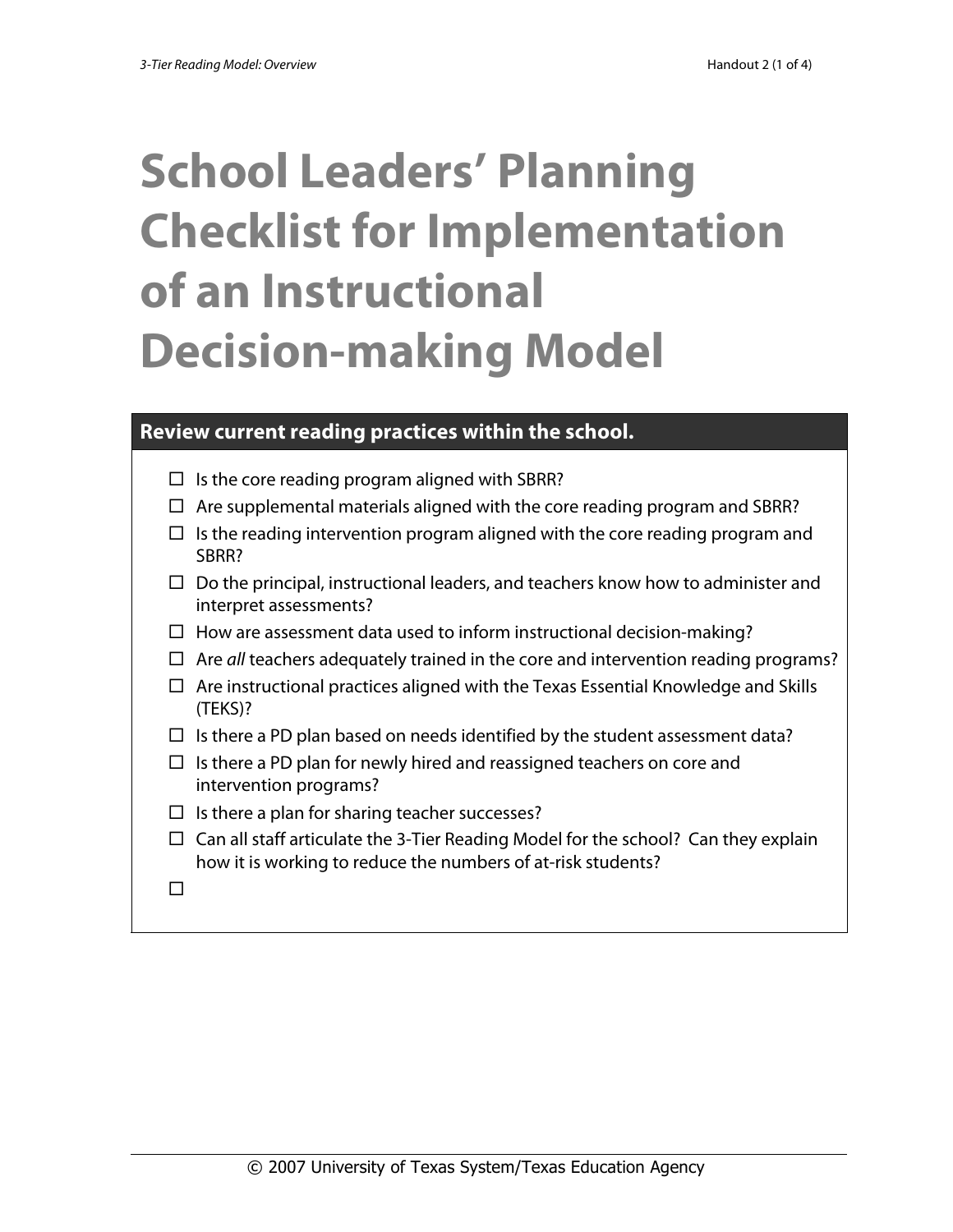### **Develop a data management system for collecting, reporting, and analyzing assessment data.**

|        | $\Box$ Does the principal have access to student assessment data, including ongoing<br>progress monitoring data, for students who are at risk?                                                           |
|--------|----------------------------------------------------------------------------------------------------------------------------------------------------------------------------------------------------------|
|        | $\Box$ Can campus instructional leaders use assessment data to articulate the school's<br>progress in implementing the 3-Tier Reading Model?                                                             |
|        | Is teachers' ongoing use of student assessment data readily apparent in the way<br>they group students for instruction?                                                                                  |
|        | $\Box$ Are teacher meetings for analysis of student assessment data included in the<br>calendar when BOY, MOY, and EOY data is available?                                                                |
| $\Box$ | How does the principal ensure that teachers' use assessment data to inform<br>instruction?                                                                                                               |
| $\Box$ |                                                                                                                                                                                                          |
|        | Develop a school-wide plan for improving Tier I core reading instruction<br>(i.e., assessment-driven differentiated instruction aligned with SBRR).                                                      |
|        | Is a minimum of 90 minutes of core reading instruction scheduled? Is instructional<br>time protected against disruption?                                                                                 |
|        | Does Tier I instruction focus on the grade-appropriate essential reading<br>components?                                                                                                                  |
| $\Box$ | Do the principal and instructional leaders plan together regarding teacher support<br>and professional development objectives that will be targeted for follow-up<br>during observations of instruction? |
| $\Box$ | Do teachers have regular opportunities to meet as a grade level with the principal<br>to discuss implementation of the core reading program?                                                             |
| □      | Does the ESL teacher meet with the classroom teacher to align the ESL instruction<br>to support Tier I instruction?                                                                                      |
|        | $\Box$ How and when will student progress be assessed three times per year?                                                                                                                              |
|        | $\Box$ Is a system established for Tier I problem-solving and decision-making?                                                                                                                           |
| ப      | Is a plan for ongoing professional development (including in class<br>support/coaching) in place? How is assessment data used to inform professional<br>development needs?                               |
| ப      |                                                                                                                                                                                                          |
|        |                                                                                                                                                                                                          |
|        |                                                                                                                                                                                                          |
|        |                                                                                                                                                                                                          |
|        |                                                                                                                                                                                                          |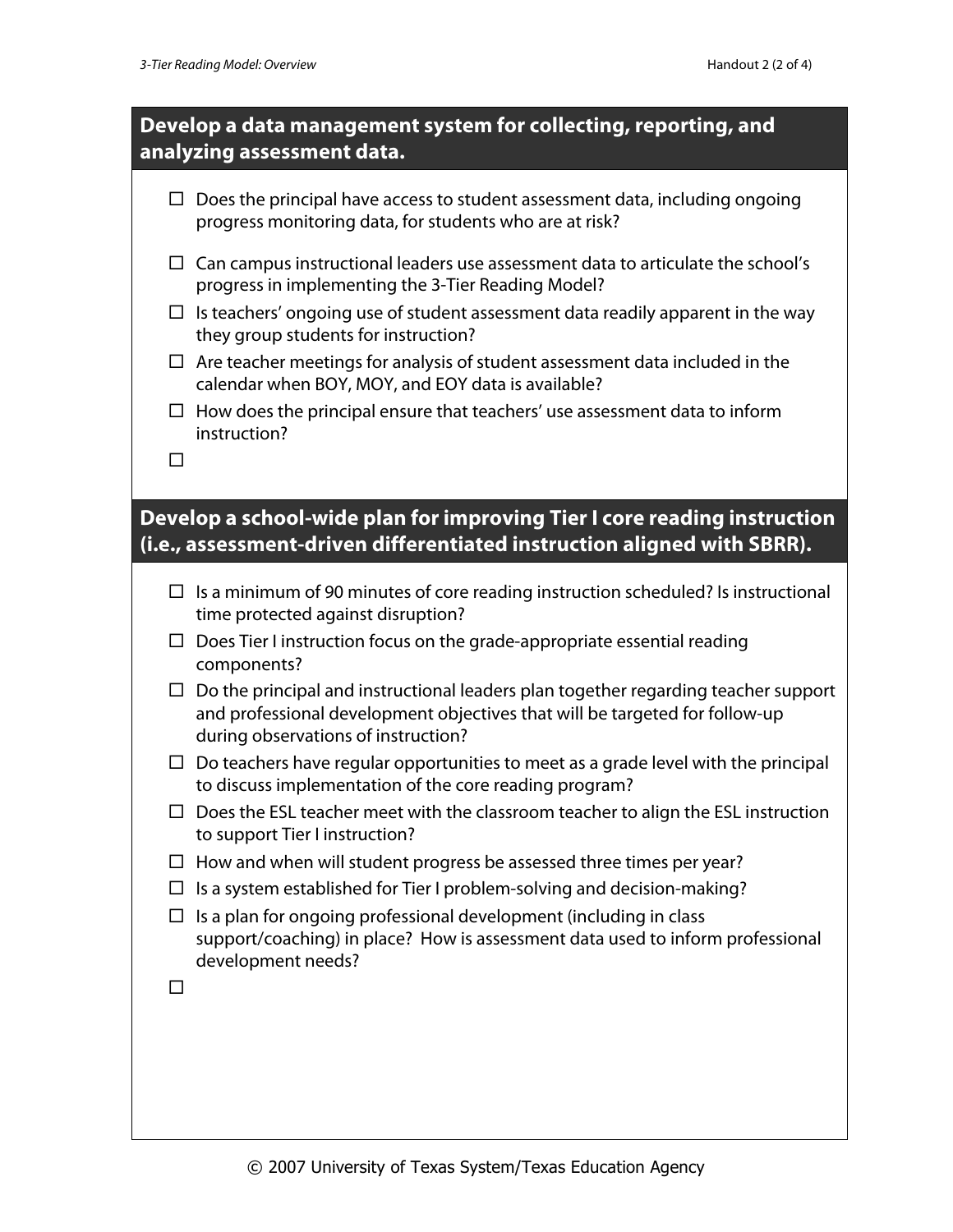## **Develop a school-wide plan for small group Tier II intervention for struggling readers.**

|        | $\Box$ Who will provide Tier II intervention (e.g., classroom teacher or specialized reading<br>teacher)? Who will provide Tier II intervention to special education students who<br>need Tier II? Who will provide Tier II intervention to students who are transitioning<br>from bilingual to English-only reading instruction? |
|--------|-----------------------------------------------------------------------------------------------------------------------------------------------------------------------------------------------------------------------------------------------------------------------------------------------------------------------------------|
|        | $\Box$ Are 30 additional minutes scheduled for Tier II intervention?                                                                                                                                                                                                                                                              |
|        | $\Box$ How many weeks will each round of intervention last?                                                                                                                                                                                                                                                                       |
|        | $\Box$ Where will Tier II intervention be delivered (e.g., within the general education<br>classroom)?                                                                                                                                                                                                                            |
|        | Does the ESL teacher meet with the classroom teacher to align the ESL instruction to<br>support Tier II instruction?                                                                                                                                                                                                              |
| $\Box$ | Is there a regularly scheduled common planning time for interventionists and<br>classroom teachers to share student progress monitoring data and plan lessons?                                                                                                                                                                    |
| □      | Is professional development on the progress monitoring instrument, the use of<br>assessment data, and the intervention program provided?                                                                                                                                                                                          |
| □      | Is a system in place for frequently monitoring Tier II student progress (e.g., every two<br>weeks)?                                                                                                                                                                                                                               |
| $\Box$ | How will assessment data be used to group and regroup students (small same-<br>ability groups of three to five students), to plan targeted instruction, and to make<br>adaptations to ensure students meet grade-level benchmarks/objectives?                                                                                     |
|        | $\Box$ Are criteria established for entry into and exit from Tier II? Do the criteria address<br>students who are transitioning from bilingual to English-only instruction?                                                                                                                                                       |
| ப      | Is a system established for Tier II problem-solving and decision-making?                                                                                                                                                                                                                                                          |
|        | $\Box$ Are all opportunities for intervention instruction for at-risk students aligned (e.g.,<br>after school tutoring programs)?                                                                                                                                                                                                 |
|        | $\Box$ Are there other resources that can be leveraged to support instruction?                                                                                                                                                                                                                                                    |
| $\Box$ | Is the relationship of Tier III with dyslexia, 504, and special education services<br>determined?                                                                                                                                                                                                                                 |
| П      |                                                                                                                                                                                                                                                                                                                                   |
| П      |                                                                                                                                                                                                                                                                                                                                   |